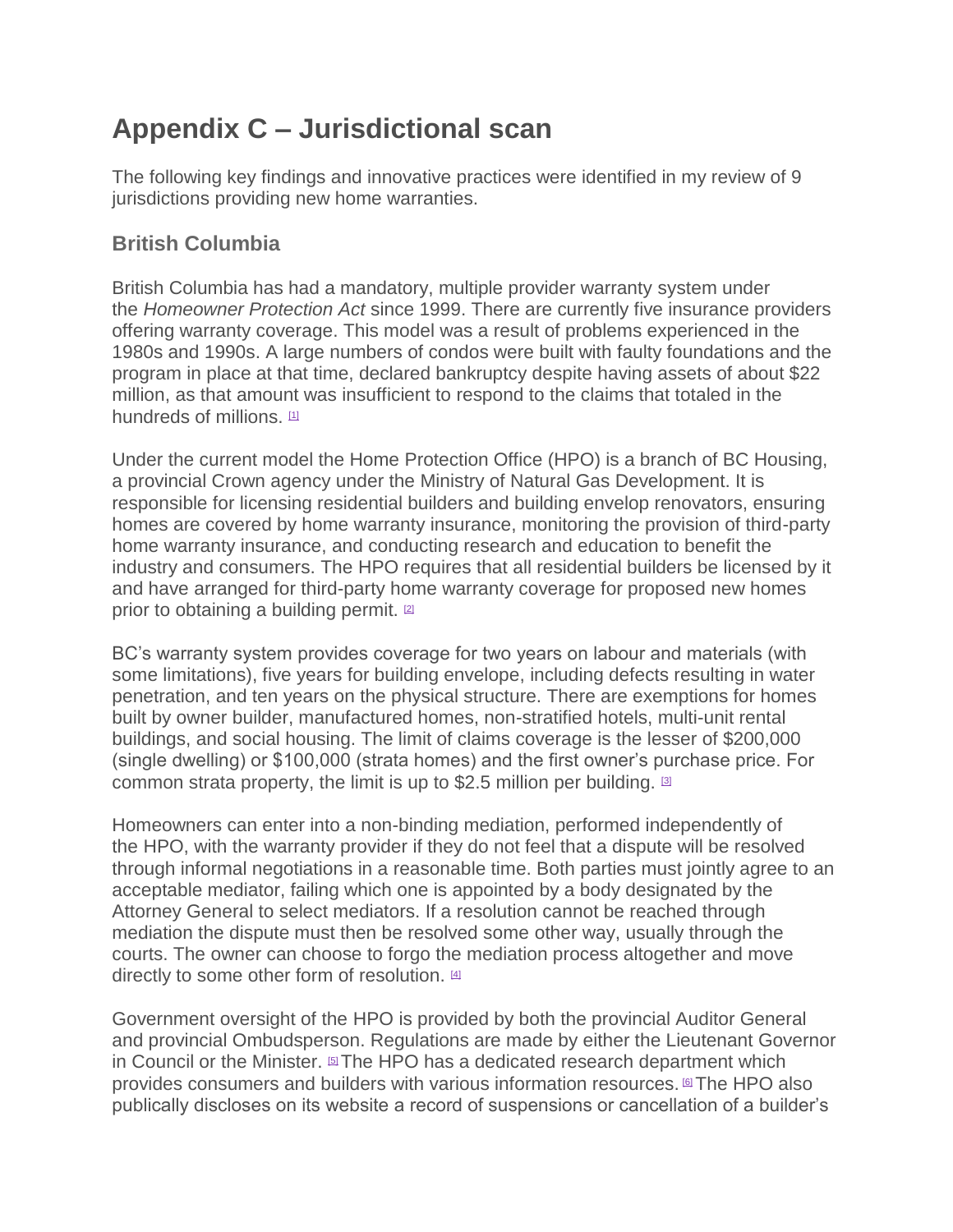licence, the facts relating to a monetary penalty or compliance order, and the name of each person convicted of an offence under the Act.  $\Box$ 

### **Alberta**

As of February 1, 2014, Alberta employs a mandatory, multiple provider warranty system under the *New Home Buyer Protection Act (NHBPA)*. The new legislation requires that all home builders (except for owner builders) purchase a warranty before being eligible for a building permit. <sup>[\[8\]](https://www.ontario.ca/#foot-8)</sup>The warranty can be administered by one of seven different warranty providers in Alberta. The new legislation also introduced the New Home Buyer Protection Office (NHBPO) division of Public Safety Division of Municipal Affairs, responsible for the administration of the NHBPA including promoting compliance with the legislation, enforcing the Act and its regulations through compliance orders, administrative penalties, and convictions through the courts. [\[9\]](https://www.ontario.ca/#foot-9)

Under the NHBPA, new homes include, at minimum, a warranty for one year labour and materials protection, two year distribution systems protection, five year building envelope protection, and 10 year structural protection. Additionally, the warranty provider must offer the homeowner an option to purchase additional coverage for defects in the building envelope and other components of the new home. [\[10\]](https://www.ontario.ca/#foot-10)

The dispute resolution process is outlined within the *Insurance Act* instead of the NHBPA , which is independent of the NHBPA. The *Insurance Act* requires the homeowner to submit a written request and proof of loss to the warranty provider. Then, the homeowner and the warranty provider each appoint someone who is not their employee to represent their interests. If the two representatives can't agree on a solution, they will appoint someone to act as an umpire. If the two representatives can't agree on an umpire they can apply to the Superintendent of Insurance to select an umpire. The umpire will issue a written decision based on a review of the facts provided by the representatives. [\[11\]](https://www.ontario.ca/#foot-11)

The >NHBPO provides consumers with various information resources, however, it doesn't disclose the outcomes of warranty claims. The Minister appoints members to the New Home Buyer Protection Board, which hears appeals of certain decisions made by the NHBPO including owner builder authorization, exemption from warranty coverage for undue hardship, compliance orders, administrative penalties, and anything else assigned by the regulations made under the Act. There are currently 35 board members of which fewer than 50% are directly tied to the industry.  $12$ 

## **Saskatchewan**

The New Home Warranty Program of Saskatchewan, Inc. (NHWP SK) was formed in 1976 by the building industry, to provide a new home builder's warranty in order to improve consumer confidence in builders. It is incorporated as a private non-profit corporation and is governed by a Board of Directors. The NHWP SK 's operations are paid for through membership fees and a fee charged to enroll each house. [\[13\]](https://www.ontario.ca/#foot-13)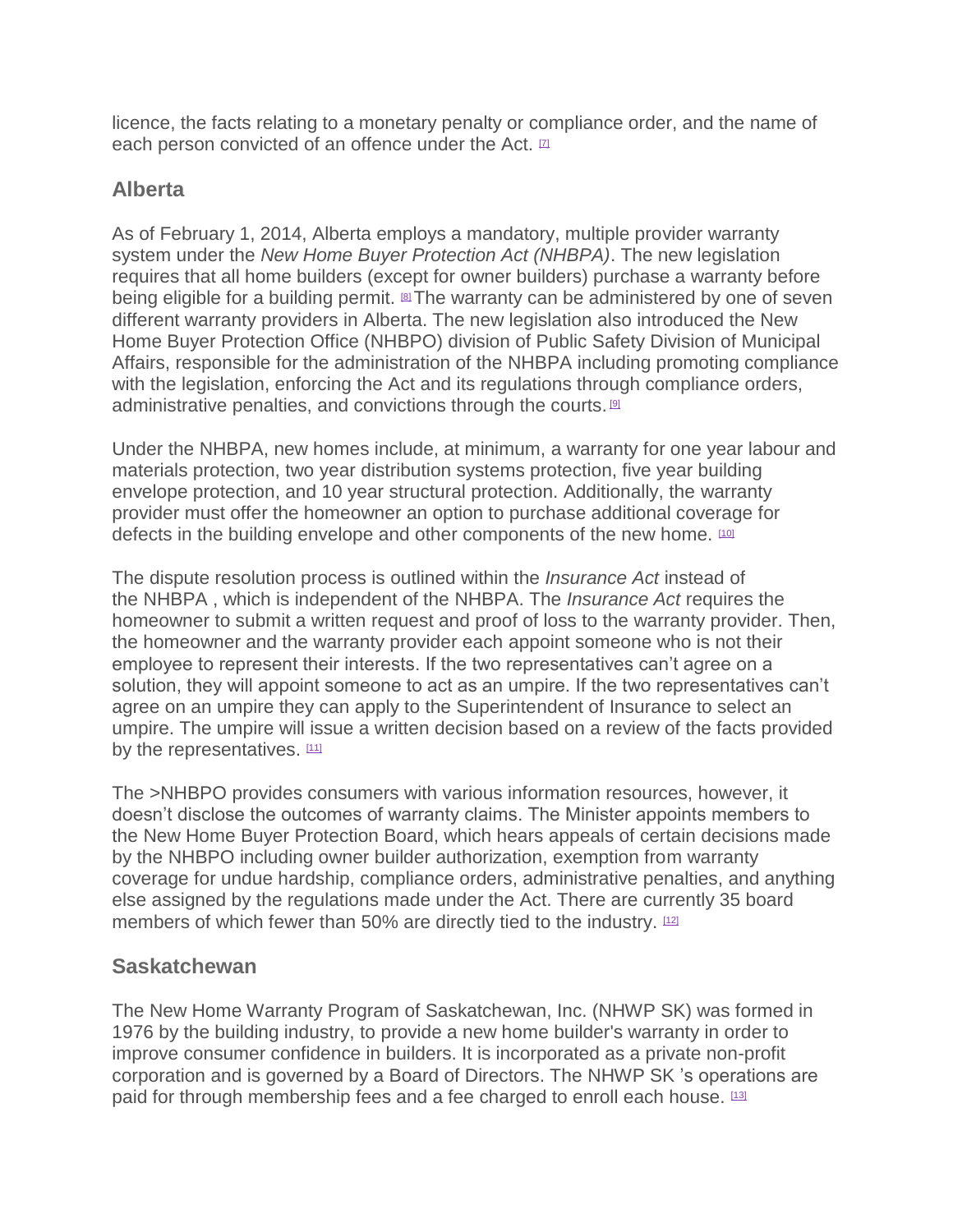Under the NHWP SK, the warranty coverage provided includes \$50,000 deposit protection, one year coverage against defects in workmanship and materials, two years coverage against water leaks, and five year coverage against major structural defects. Additionally, an optional 5-year Extended Major Structural Defect Warranty is available for eligible single family houses, which protects against major structural defects from the sixth to the tenth year.  $1141$ 

The homeowner is requested to write to the registered builder regarding the issues they are experiencing, and the NHWP SK will get involved if the builder does not respond or the homeowner requires assistance to resolve the warranty issue. The NHWP SK will give the builder a deadline to resolve the issue which is determined on a case by case basis. If the time elapses and the issue is not resolved, the homeowner can proceed to conciliation. The NHWP SK will hire an independent conciliator who is an expert in residential construction to investigate the dispute. Once the investigation is completed, the conciliator will provide a written decision that is binding on both parties. The decision includes detail of the conciliator's findings and outlines responsibility for warranty repairs. [\[15\]](https://www.ontario.ca/#foot-15)

Given the NHWP SK is a private non-profit corporation there is no government oversight. The NHWP SKoffers various resources from which consumers can obtain information. It does not disclose details pertaining to new home warranty claims. The NHWP SK is governed by a Board of Directors composed of six builder and five non-builder members including a member of the lending community and a consumer representative. [\[16\]](https://www.ontario.ca/#foot-16)

#### **Manitoba**

New home warranty legislation scheduled to come into force January 1, 2017, will move Manitoba from a voluntary system to a mandatory, multi-provider warranty system. The *New Home Warranty Act (NHWA)* will be administered and enforced by the Consumer Protection Office (CPO). The NHWA will increase consumer protection by ensuring all new homes are covered by a consistent minimum standard of warranty protection. [\[17\]](https://www.ontario.ca/#foot-17) Manitoba elected to adopt a multi-provider model instead of a single legislated warranty provider model like Ontario because the new home market is not large enough for a single warranty provider to accumulate sufficient capital reserves to self-fund a province-wide home warranty program. By way of comparison, since 1990 Ontario has averaged 26 times the number of annual housing starts as Manitoba.

The CPO will be responsible for the administration of the NHWA including promoting compliance with the legislation, enforcing the Act and its regulations through compliance orders, administrative penalties, and prosecutions through the courts. Builders and warranty providers must be registered under the NHWAand only registered builders can build homes for resale. [\[18\]](https://www.ontario.ca/#foot-18)

In Manitoba, warranties are provided by one of five authorized third-party warranty providers. Warranty coverage will include one year coverage for defects in materials,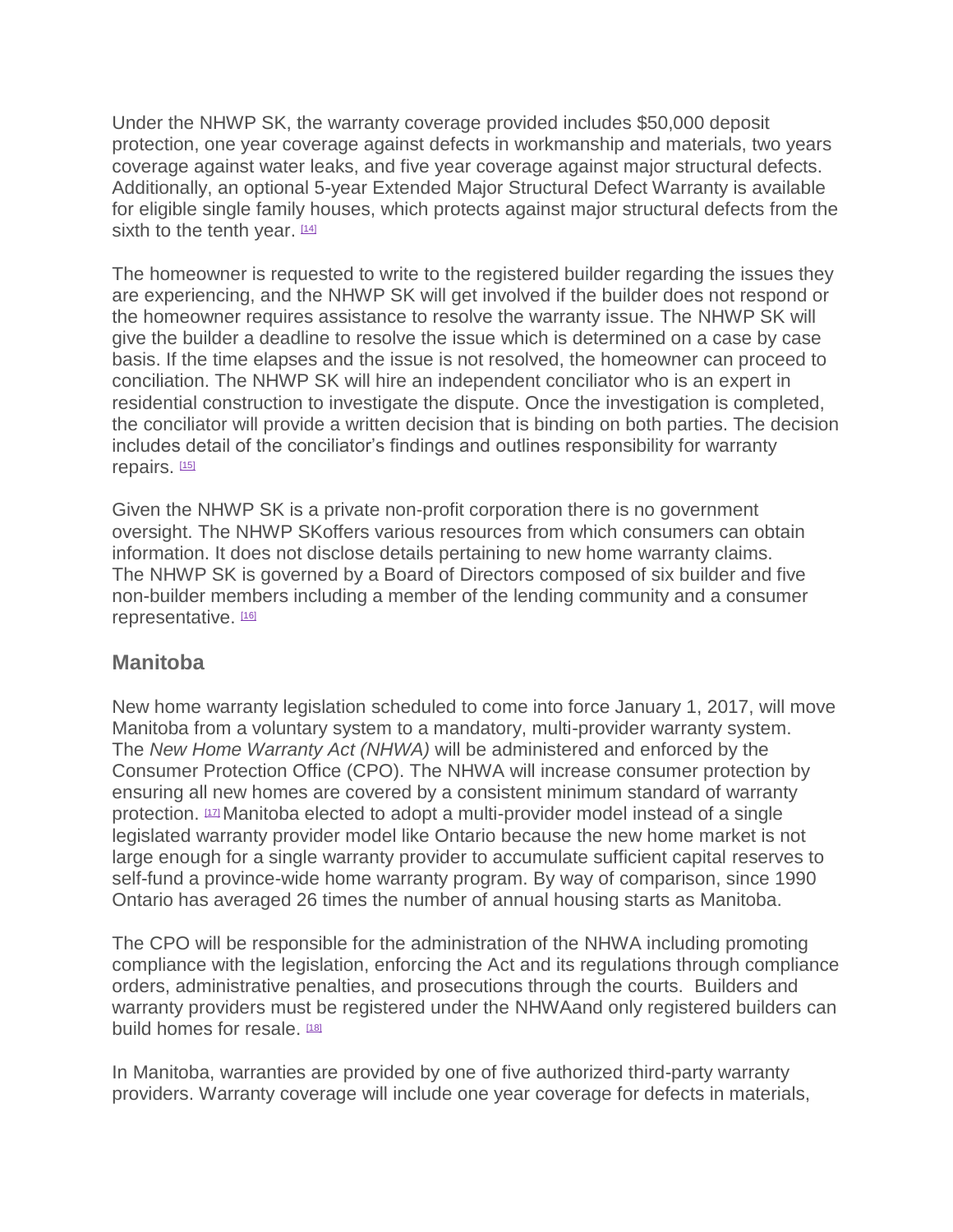labour and design, two year coverage for violations of the Manitoba Building Code, and seven year coverage for major structural components up to a maximum of \$100 000 per unit.  $199$  Warranty coverage is also provided for 15 months and up to \$2.5 million for common elements in a condominium or building with two or more self-contained dwellings. [\[20\]](https://www.ontario.ca/#foot-20)

In the case of a dispute over coverage, the homeowner can request the warranty provider to participate in mediation and both parties must jointly agree to an acceptable mediator within a reasonable time after the owner's written request for mediation, otherwise the registrar appoints one from a list maintained and published by the Minister. The homeowner can require the warranty provider to participate in arbitration by providing written notice to the warranty provider if the homeowner has participated in at least one mediation session. The arbitrator is selected by both the parties or by the court if they cannot agree on one. The decision of the arbitrator is final. The parties can agree to move directly to arbitration. [\[21\]](https://www.ontario.ca/#foot-21)

The Registrar will publish the New Home Registry in Manitoba, which will provide homeowners with information on registered builders and the status of warranty coverage on newly built homes. It will also list the builders that have been subject to administrative penalties, and compliance orders or who have been convicted of an offence under the Act.  $22$ The NHWA does not require the registrar to disclose the details of warranty claims or outcomes although it does require the warranty providers to provide this information to the registrar on an annual basis. [\[23\]](https://www.ontario.ca/#foot-23)

The NHWA provides that a home warranty is deemed to be a contract between the warranty provider and whoever is the owner of the new home from time to time, the owner is deemed to have given good consideration for the home warranty, and the owner is entitled to recover damages for a breach of the home warranty. [\[24\]](https://www.ontario.ca/#foot-24)

The NHWA and regulation allow for certain exclusions from coverage, indicating the possibility of coverage above the minimum standard. [\[25\]](https://www.ontario.ca/#foot-25)

#### **Quebec**

Since 1999, builder contractors in Quebec have been required by law to provide home buyer warranty coverage (referred to as a guarantee plan) under the Guarantee Plan for New Residential Buildings (*Building Act*). The Régie du bâtiment du Québec (RBQ) is responsible for the *Building Act*. The mandatory guarantee program was recently revised and with new provisions in place January 1, 2015. Before this date, the administration of the guarantee plan was assigned to three independent organizations, which provided the "Abritat" guarantee. Since January 1, 2015, a single non-profit entity, the Garantie de Construction Résidentielle (GCR) is responsible for providing the guarantee plan. Guarantees provided under the old system remain valid. <sup>[\[26\]](https://www.ontario.ca/#foot-26)</sup>

Quebec's *Building Act* provides \$50,000 deposit protection, \$6,000 coverage for furniture storage and accommodation expenses should the closing of the home be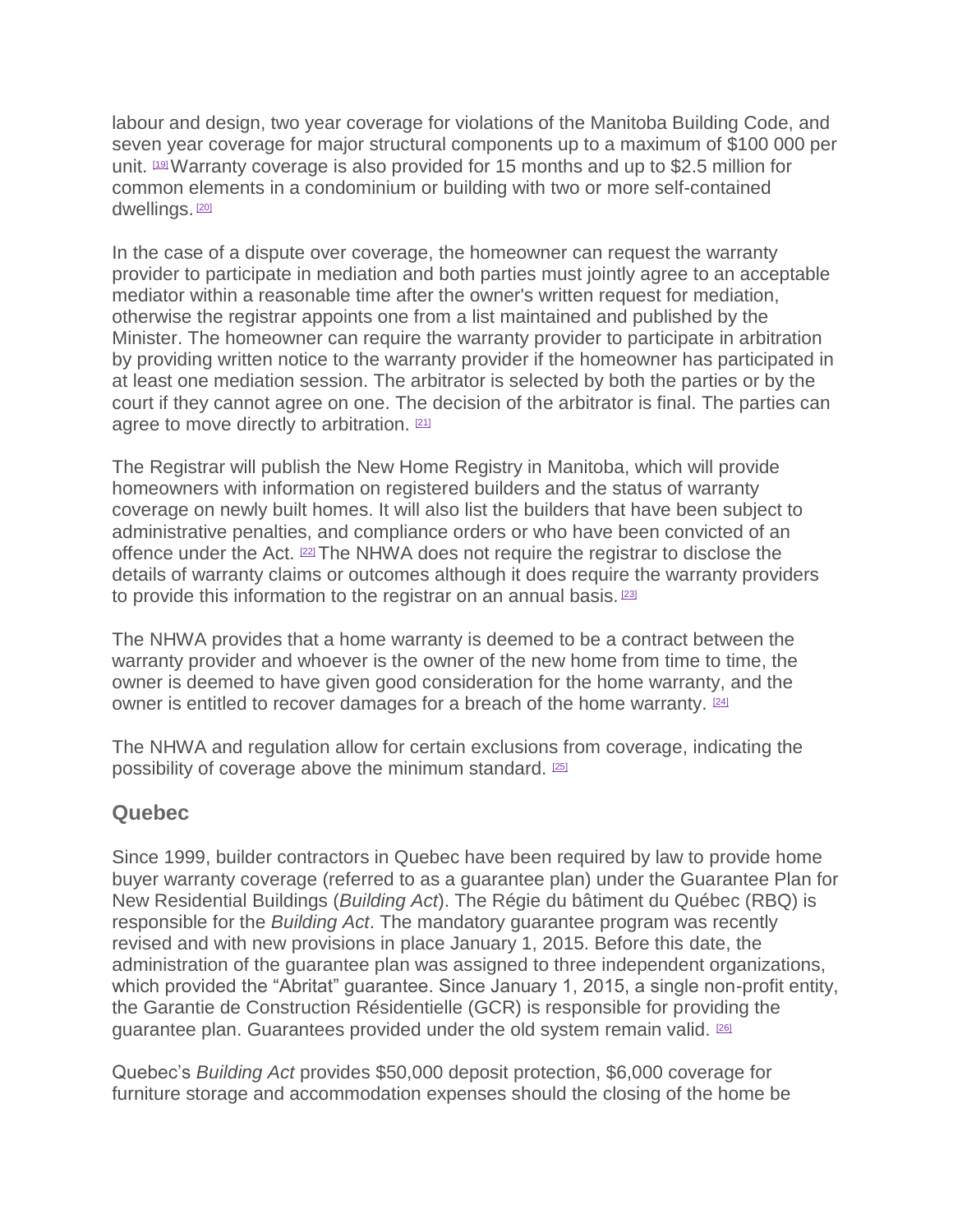delayed, one year coverage for faulty work and defects, three year coverage for hidden defects, and five year coverage for defects in the design, construction, and workmanship, as well as soil defects. The maximum coverage for all faulty work and defects is \$300,000 for a single-family home, \$200,000 per unit of a multiple-family building (up to a maximum of \$1,000,000 for the whole building) or \$200,000 per condominium unit (up to a maximum of \$3,000,000 for the whole building).  $27$ 

Quebec's new home warranty dispute resolution process begins with the homeowner submitting a claim to the builder, at which point the builder has up to 15 days to resolve the homeowner's issues. If after 15 days, the homeowner is not satisfied with the builder's response or if the builder fails to intervene, the homeowner must notify the GCR about the specific claim. A refundable fee of \$100 is charged to open a file, repayable if a decision is favourable to the homeowner. The GCR will then have 15 days to get the builder to intervene, however, if the GCR is unsuccessful in doing so, they will conduct an inspection on the premises. After the inspection has been conducted, within 30 days the GCR will develop a detailed written report stating whether or not the matter has been settled and send a copy by registered mail to the parties involved. Once this report has been issued, if the contractor fails to reimburse the homeowner or complete the required work, the GCR will work with the homeowner to reimburse the incurred expenses and/or arrange for the required work to be completed. If the homeowner or builder is dissatisfied with the GCR 's decision, they can submit the dispute to arbitration within 30 days of receiving the GCR's written report. The arbitrator's decision is final and is not subject to appeal. Alternatively, the parties can choose to first submit the dispute to mediation, with a mediator chosen from a list established by the Minister of Labour and the time for submitting to arbitration is extended accordingly. [\[28\]](https://www.ontario.ca/#foot-28)

Building contractor licensing is administered by the RBQ, however, contractors who hold a general contractor's licence for new residential buildings must be accredited under the mandatory plan and obtain a certificate of accreditation from the GCR. The GCR has implemented an inspection program (validated by the RBQ). Contractors will be rated taking into account the results of previous inspections, the number of claims, satisfaction surveys, etc. Depending on the rating, the inspection frequency will be inversely proportional. [\[29\]](https://www.ontario.ca/#foot-29) [\[30\]](https://www.ontario.ca/#foot-30)

The RBQ has a 13 member board, appointed by government, and representing a variety of interests including financial, construction and consumer interests. [\[31\]](https://www.ontario.ca/#foot-31)

The GCR provides various resources for consumers and also posts arbitration decisions made under the *Building Act* on its website, which provides consumers with examples of how a variety of warranty claims are assessed under the *Building Act*. [\[32\]](https://www.ontario.ca/#foot-32)The composition of the 13 member board is provided for in regulation under the *Building Act*, with six members appointed by members of the organizations representing various stakeholders and seven appointed by the RBQ. [\[33\]](https://www.ontario.ca/#foot-33)

#### **Atlantic**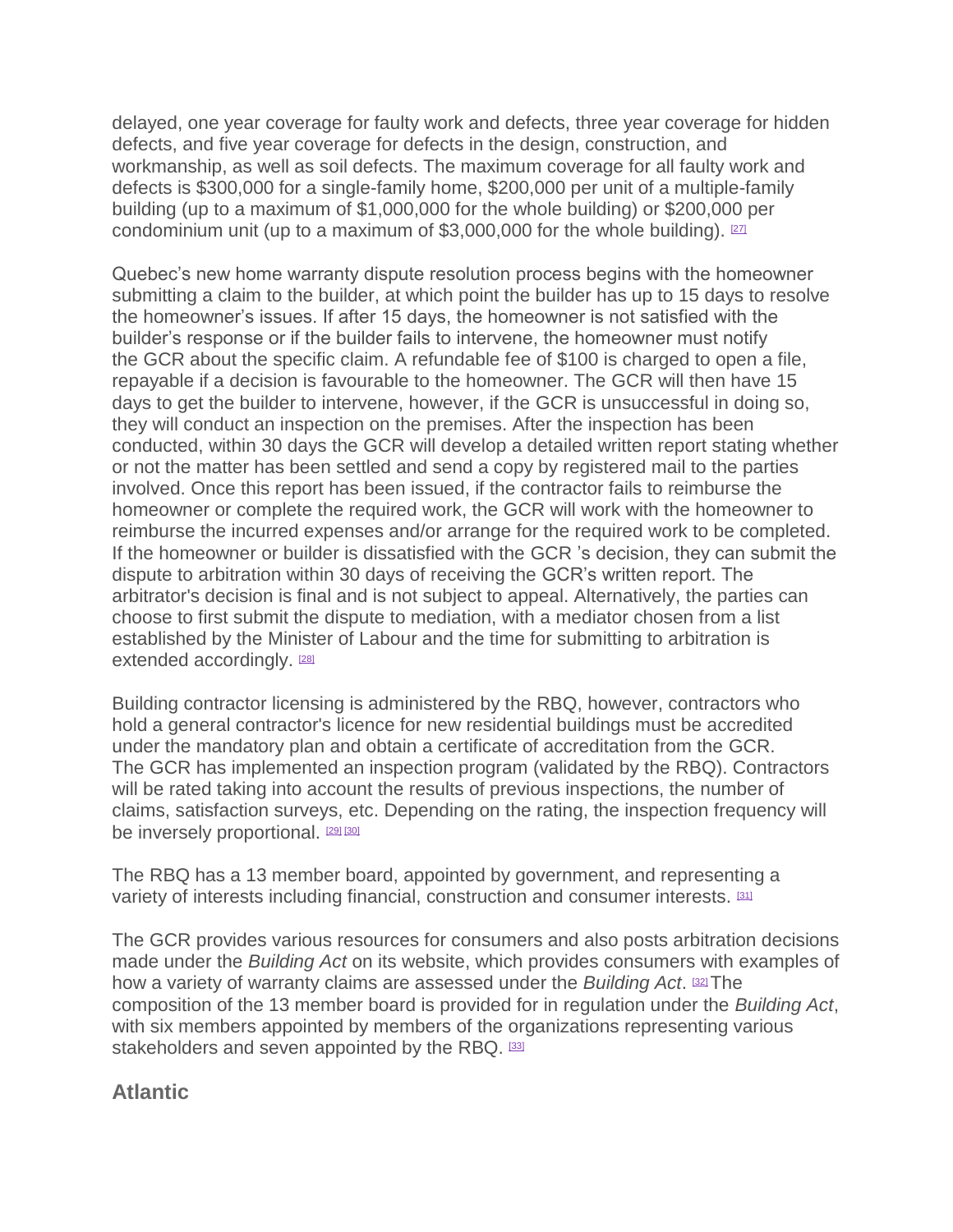Voluntary new home warranties in Atlantic Canada are provided by two main organizations: the Atlantic Home Warranty Program (AHWP) and Lux Residential Warranty (LRW). AHWP is a non-profit home warranty provider and a Canadian Home Warranty Council Member (CHWC) that has over 800 members in Atlantic Canada while LRW is an insurance company that specializes in coverage for new homes. This summary focuses on the AHWP as it is the larger organization and a CHWC member. The AHWP registers member builders and its operations are paid for through membership fees and a fee charged to enroll each home.<sup>[\[34\]](https://www.ontario.ca/#foot-34)</sup>

During the first year, the builder's warranty period is in effect which covers defects in materials and labour. From the second year until the warranty expires (which can be seven to ten years), AHWP provides homeowners with coverage against major structural defects. Deposit protection is optional. [\[35\]](https://www.ontario.ca/#foot-35)

If the homeowner identifies a defect during the first year and cannot resolve the issue with the builder, the homeowner must send both the builder and AHWP a registered letter outlining the issues prior to the end of the first year of warranty coverage. The AHWP will respond to the letter by sending the homeowner a Request for Conciliation form, which the homeowner must complete and send back to AHWP. This form must be received by AHWP within 60 days after the one year anniversary of the date of possession. Upon receipt of the form, an AHWP representative will meet with both the homeowner and builder as soon as conveniently possible to inspect the complaint. Following the conciliation inspection, a conciliation award will be sent to the homeowner and builder outlining the complaint items, the observation of the complaint items along with the decision. The decision of the conciliator will include, if applicable, any necessary work to be carried out to meet the requirements of the Builder Warranty. All conciliator decisions are final and binding upon the builder and homeowner. From the second year until the warranty expires, homeowners can file a claim with AHWP staff before the expiration of the warranty, who will visit the home to conduct an inspection. If it is apparent that a major structural defect has occurred, AHWP will make arrangements for repairs up to \$50,000. If the AHWP determines that a major structural defect has not occurred and the homeowner disagrees, the homeowner can hire an Independent Structural Engineer who will review the claim and AHWP 's decision. Unless the AHWP 's decision is overturned by the engineer, the homeowner is responsible for costs of engaging the engineer. [\[36\]](https://www.ontario.ca/#foot-36)

There is no government oversight of the operations of the AHWP since the AHWP is a private non-profit corporation. [\[37\]](https://www.ontario.ca/#foot-37)The AHWP offers various resources from which consumers can obtain information f, however, it doesn't disclose details pertaining to new home warranty claims. **BRAHWP** does not publically disclose the membership of its Board of Directors or advisory committees.

#### **New Jersey**

New Jersey has a mandatory, multi-provider warranty system under the New Home Warranty and Builders' Registration Act (DCA) and warrant all new homes sold to or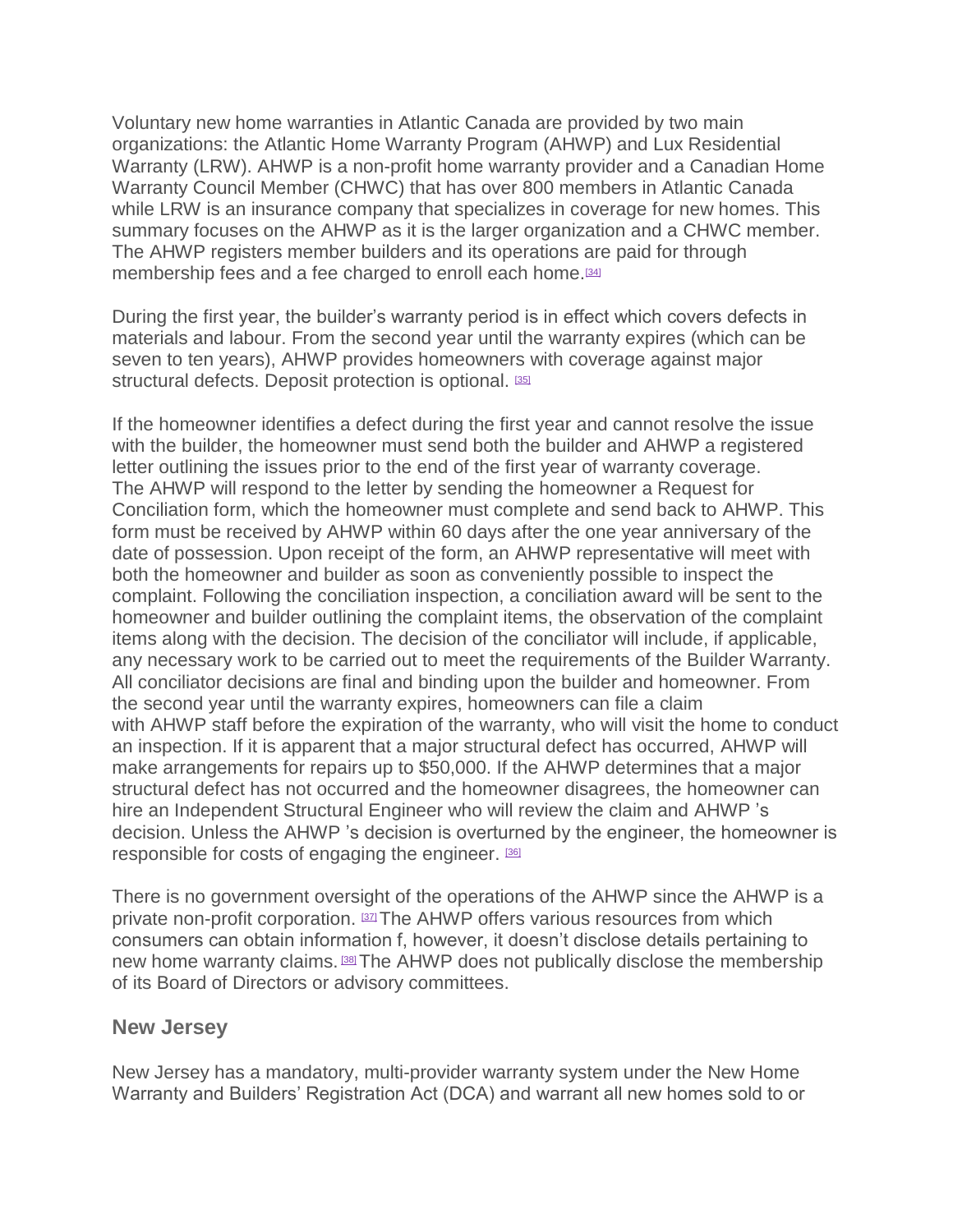built for consumers. Builders can register for a State Plan or Private Plan from a list of approved private warranty plans. Any builder not participating in an approved Private Plan is automatically enrolled in the State Plan. The Act established the State of New Jersey New Home Warranty Security Fund (NHSF) to guarantee builder warranties. All new home builders must submit a registration application, along with a \$200 nonrefundable registration fee, to the New Home Warranty Program. The amount each builder pays for new homes enrolled is based on the builder's warranty enrollment and a sliding scale based on their performance records. [\[39\]](https://www.ontario.ca/#foot-39)

Both the Private and State Plans provide one year coverage against defects in workmanship or materials, two year coverage against mechanical and electrical system defects, and seven year coverage against major structural defects. [\[40\]](https://www.ontario.ca/#foot-40)

For the State Plan, unless an emergency situation arises or a major structural defect exists, a homeowner must wait 120 days from the start date of the warranty before a complaint can be filed with the builder. Once a defect is identified, the homeowner must provide written notice of the defect(s) to the builder no later than seven days after the warranty on that item expires. Upon providing written notice to the builder, the builder will have 30 days in which to conduct an inspection and respond to the request. If the matter cannot be resolved through the informal dispute settlement process, then the owner may file a Notice of Claim for dispute settlement with the DCA will designate an independent third party conciliator and schedule a conciliation hearing. Any decision delivered by the conciliator will be in writing, listing the specific actions to be taken by the builder to repair or replace defects in the home and a date by which these corrections must take place. If the parties agree the conciliator will convert the agreement into an arbitration award. If the dispute cannot be resolved through conciliation, the DCA will provide one of either arbitration or an administrative hearing.  $411 [42]$  $411 [42]$ 

For Private Plans, the law requires that new home builder warranties include a process for making a complaint, claims, and payment procedure including settlement arrangements between the builder and the homeowner of any dispute over coverage. The law requires conciliation and/or arbitration of any warranty claim dispute by an independent, third party, and the Private Plan must provide fixed periods of time for action by the builder or homeowner, pursuant to the arbitration/conciliation decision. This procedure is described in a booklet given to each new home owner at closing. [\[43\]](https://www.ontario.ca/#foot-43)

The DCA's website provides various resources for homeowners, but does not disclose details of new home warranty claims. [\[44\]](https://www.ontario.ca/#foot-44)

#### **California**

California has a voluntary, multi-provider warranty system under California's construction defect law (SB 800 or the *Right to Repair Act*), which came into effect January 1<sup>st</sup>, 2003, as part of the California Civil Code. Prior to this Act, developers complained that California law was too vague. In California, the legislation provides a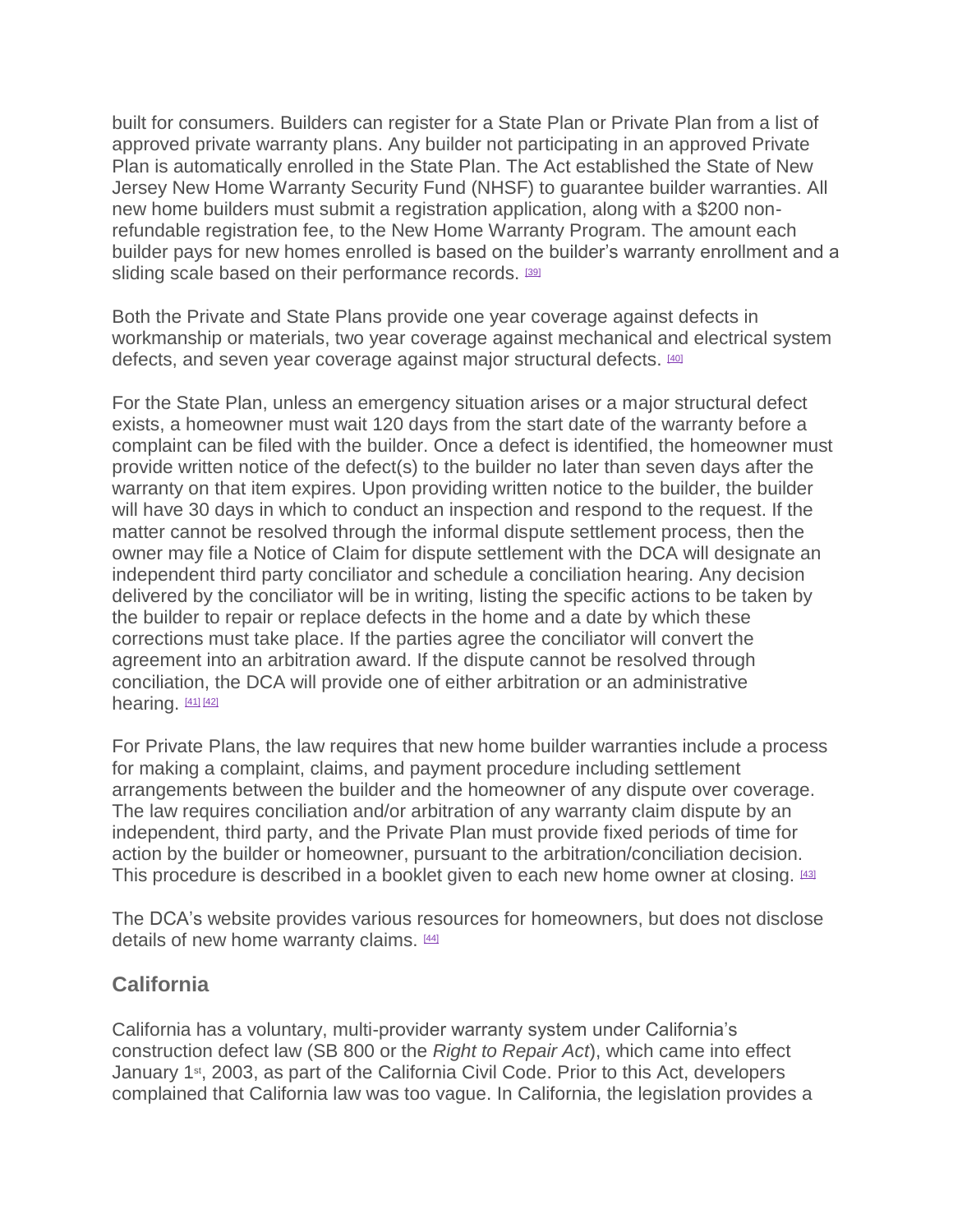performance standard for which the courts, acting as the adjudicator, determine the validity of warranty claims. As such, California does not have a program administrator<sup>[\[45\]](https://www.ontario.ca/#foot-45)</sup>

Under the SB 800, warranty coverage includes one year for defects in fit and finish, four years for defective installation, and ten years for structural defects. [\[46\]](https://www.ontario.ca/#foot-46)

California's dispute resolution process allows the homeowner to initiate a complaint with the builder at any time, at which point the builder has 14 days from when the homeowner submits the claim to acknowledge it. From this point, the builder has 14 days to complete the preliminary inspection (the builder can request a second inspection which must be completed within 40 days of the acknowledgement). The builder then has 60 days to make an offer regarding the repairs it is willing to make, at which point the homeowner has 30 days to make a decision in response to the builder's offer. If the homeowner does not agree with the repairs offered by the builder, the builder has 30 days to provide the homeowner with a list of three alternative contractors. Assuming that the homeowner agrees to the repairs being completed by one of the three contractors, all repairs must be completed within 120 days of this date. If the homeowner is not satisfied by the work completed, the homeowner can file a lawsuit.  $42$ 

### **United Kingdom**

The United Kingdom (UK) employs a voluntary, multi-provider warranty system which is governed by the Consumer Code for Homebuilders (the Code). This Code is a voluntary code that is led and run by the industry and was developed to make the home buying process fairer and more transparent for purchasers. The Code, which came into effect in April 2010, applies to all homebuilders registered with the UK's main new home warranty providers; National House Building Council (NHBC), Premier Guarantee, and Local Authority Building Control (LABC) Warranty and consists of 19 requirements and principles that home builders must meet in their marketing and selling of homes and their after-sales customer service. [\[48\]](https://www.ontario.ca/#foot-48) The NHBC is an independent, non-profit standardsetting body and provider of warranty and insurance for new homes in the UK. As of 2016, NHBC insures over 1.6m homes, and has a market share of approximately 80%. What follows focuses on the NHBC as it is the largest warranty provider in the UK.  $491$ 

The Code covers complaints made in writing to the home builder within two years from the Home Warranty coverage start date. The maximum value of the combined award available through the independent Dispute Resolution Scheme is £15,000. <sup>500</sup> The NHBC provides additional coverage for homeowners from the second to tenth year in which it covers any defects related to physical damage caused by the builder failing to comply with the NHBC requirements. [\[51\]](https://www.ontario.ca/#foot-51)

For the first two years, the claims process begins with the homeowner contacting the builder to resolve the identified issues. If the homeowner is not satisfied with the builder's response, the homeowner must then contact NHBC, which will begin the adjudication process by selecting an independent adjudicator. The adjudicator will